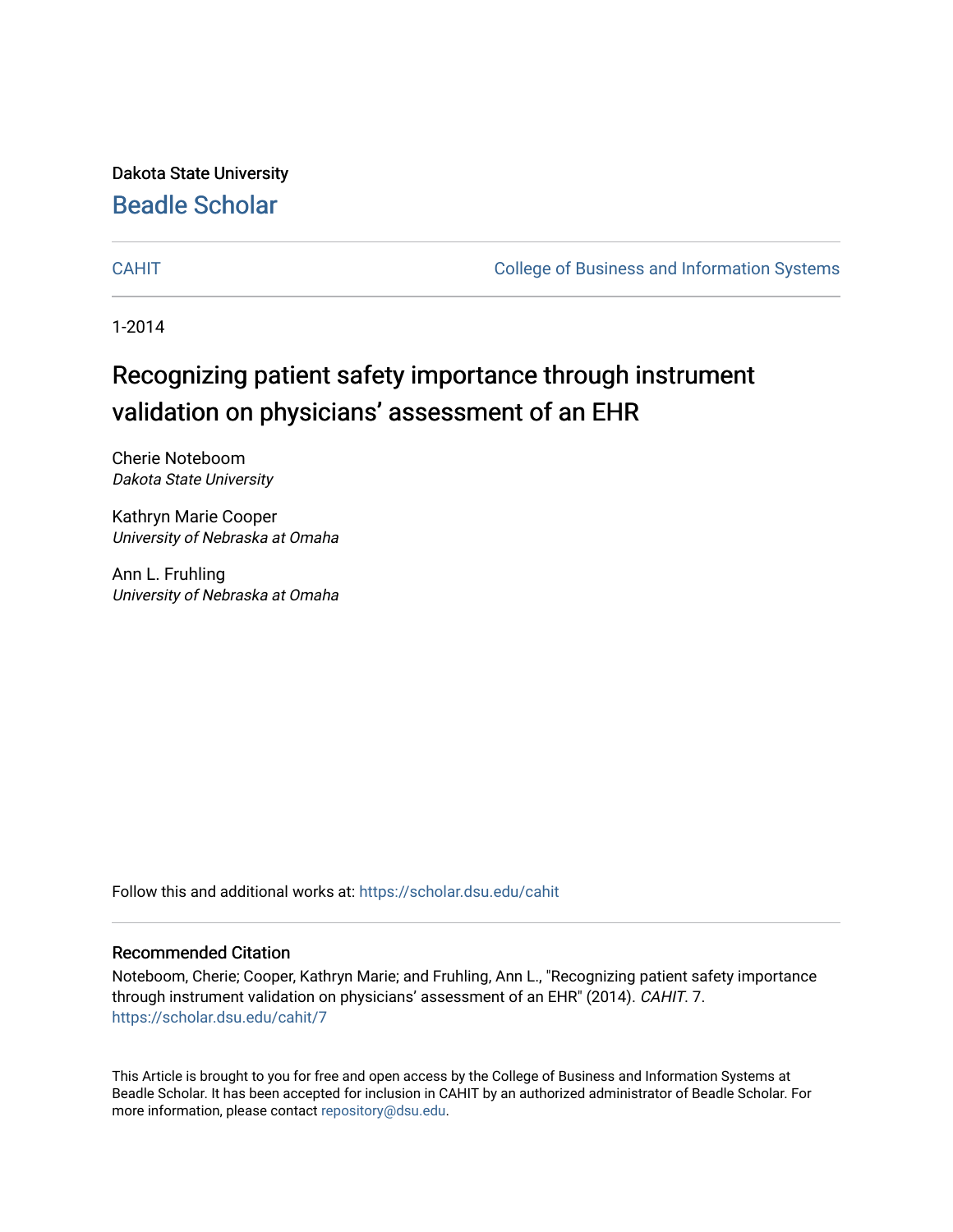Dakota State University [Beadle Scholar](https://scholar.dsu.edu/)

[Faculty Research & Publications](https://scholar.dsu.edu/bispapers) **College of Business and Information Systems** 

1-2014

# Recognizing patient safety importance through instrument validation on physicians' assessment of an EHR

Cherie Noteboom Dakota State University

Kathryn Marie Cooper

Ann L. Fruhling

Follow this and additional works at: [https://scholar.dsu.edu/bispapers](https://scholar.dsu.edu/bispapers?utm_source=scholar.dsu.edu%2Fbispapers%2F34&utm_medium=PDF&utm_campaign=PDFCoverPages)

### Recommended Citation

Noteboom, Cherie; Cooper, Kathryn Marie; and Fruhling, Ann L., "Recognizing patient safety importance through instrument validation on physicians' assessment of an EHR" (2014). Faculty Research & Publications. 34.

[https://scholar.dsu.edu/bispapers/34](https://scholar.dsu.edu/bispapers/34?utm_source=scholar.dsu.edu%2Fbispapers%2F34&utm_medium=PDF&utm_campaign=PDFCoverPages) 

This Article is brought to you for free and open access by the College of Business and Information Systems at Beadle Scholar. It has been accepted for inclusion in Faculty Research & Publications by an authorized administrator of Beadle Scholar. For more information, please contact [repository@dsu.edu.](mailto:repository@dsu.edu)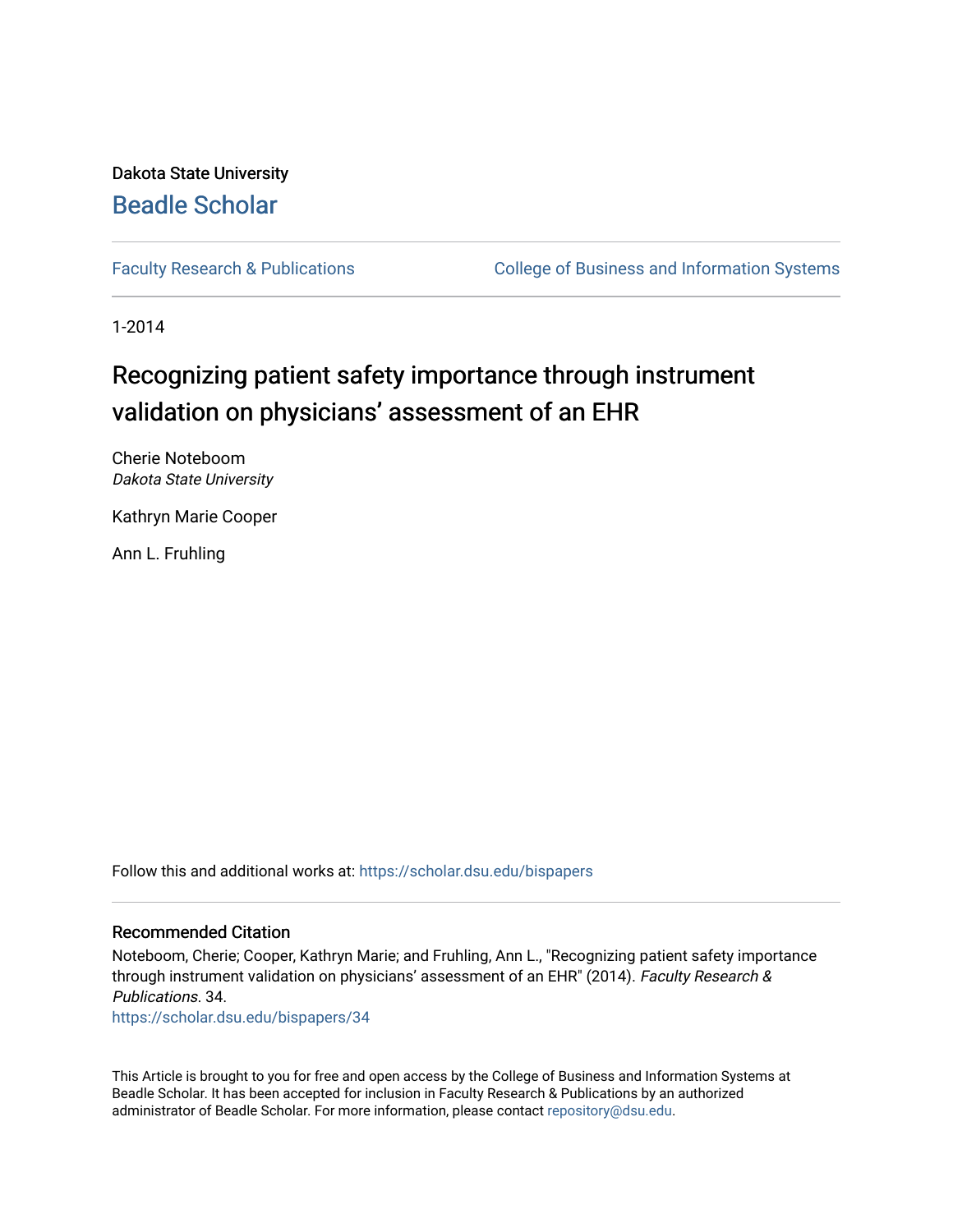See discussions, stats, and author profiles for this publication at: [https://www.researchgate.net/publication/262163179](https://www.researchgate.net/publication/262163179_Recognizing_Patient_Safety_Importance_through_Instrument_Validation_on_Physicians%27_Assessment_of_an_EHR?enrichId=rgreq-a019ba76fa46aee5611f61cf1664d4ea-XXX&enrichSource=Y292ZXJQYWdlOzI2MjE2MzE3OTtBUzoyMzc3OTAwODg2NTg5NDRAMTQzMzcwNDk4MzE1MQ%3D%3D&el=1_x_2&_esc=publicationCoverPdf)

# [Recognizing Patient Safety Importance through Instrument Validation on](https://www.researchgate.net/publication/262163179_Recognizing_Patient_Safety_Importance_through_Instrument_Validation_on_Physicians%27_Assessment_of_an_EHR?enrichId=rgreq-a019ba76fa46aee5611f61cf1664d4ea-XXX&enrichSource=Y292ZXJQYWdlOzI2MjE2MzE3OTtBUzoyMzc3OTAwODg2NTg5NDRAMTQzMzcwNDk4MzE1MQ%3D%3D&el=1_x_3&_esc=publicationCoverPdf) Physicians' Assessment of an EHR

|              | Conference Paper · January 2014 |       |                                 |  |
|--------------|---------------------------------|-------|---------------------------------|--|
|              | DOI: 10.1109/HICSS.2014.354     |       |                                 |  |
| CITATION     |                                 | READS |                                 |  |
| $\mathbf{1}$ |                                 | 112   |                                 |  |
| 3 authors:   |                                 |       |                                 |  |
|              | <b>Cherie Bakker Noteboom</b>   |       | Kathryn Marie Cooper            |  |
|              | Dakota State University         |       | University of Nebraska at Omaha |  |
|              | 45 PUBLICATIONS 100 CITATIONS   |       | 35 PUBLICATIONS 242 CITATIONS   |  |
|              | SEE PROFILE                     |       | SEE PROFILE                     |  |
|              | Ann L. Fruhling                 |       |                                 |  |
|              | University of Nebraska at Omaha |       |                                 |  |
|              | 77 PUBLICATIONS 676 CITATIONS   |       |                                 |  |
|              | SEE PROFILE                     |       |                                 |  |
|              |                                 |       |                                 |  |
|              |                                 |       |                                 |  |

**Some of the authors of this publication are also working on these related projects:**



Project

Design of an Intelligent Patient Decision Aid [View project](https://www.researchgate.net/project/Design-of-an-Intelligent-Patient-Decision-Aid?enrichId=rgreq-a019ba76fa46aee5611f61cf1664d4ea-XXX&enrichSource=Y292ZXJQYWdlOzI2MjE2MzE3OTtBUzoyMzc3OTAwODg2NTg5NDRAMTQzMzcwNDk4MzE1MQ%3D%3D&el=1_x_9&_esc=publicationCoverPdf)

NIH - R01 - Optimizing the EHR for Cardiac Care [View project](https://www.researchgate.net/project/NIH-R01-Optimizing-the-EHR-for-Cardiac-Care?enrichId=rgreq-a019ba76fa46aee5611f61cf1664d4ea-XXX&enrichSource=Y292ZXJQYWdlOzI2MjE2MzE3OTtBUzoyMzc3OTAwODg2NTg5NDRAMTQzMzcwNDk4MzE1MQ%3D%3D&el=1_x_9&_esc=publicationCoverPdf)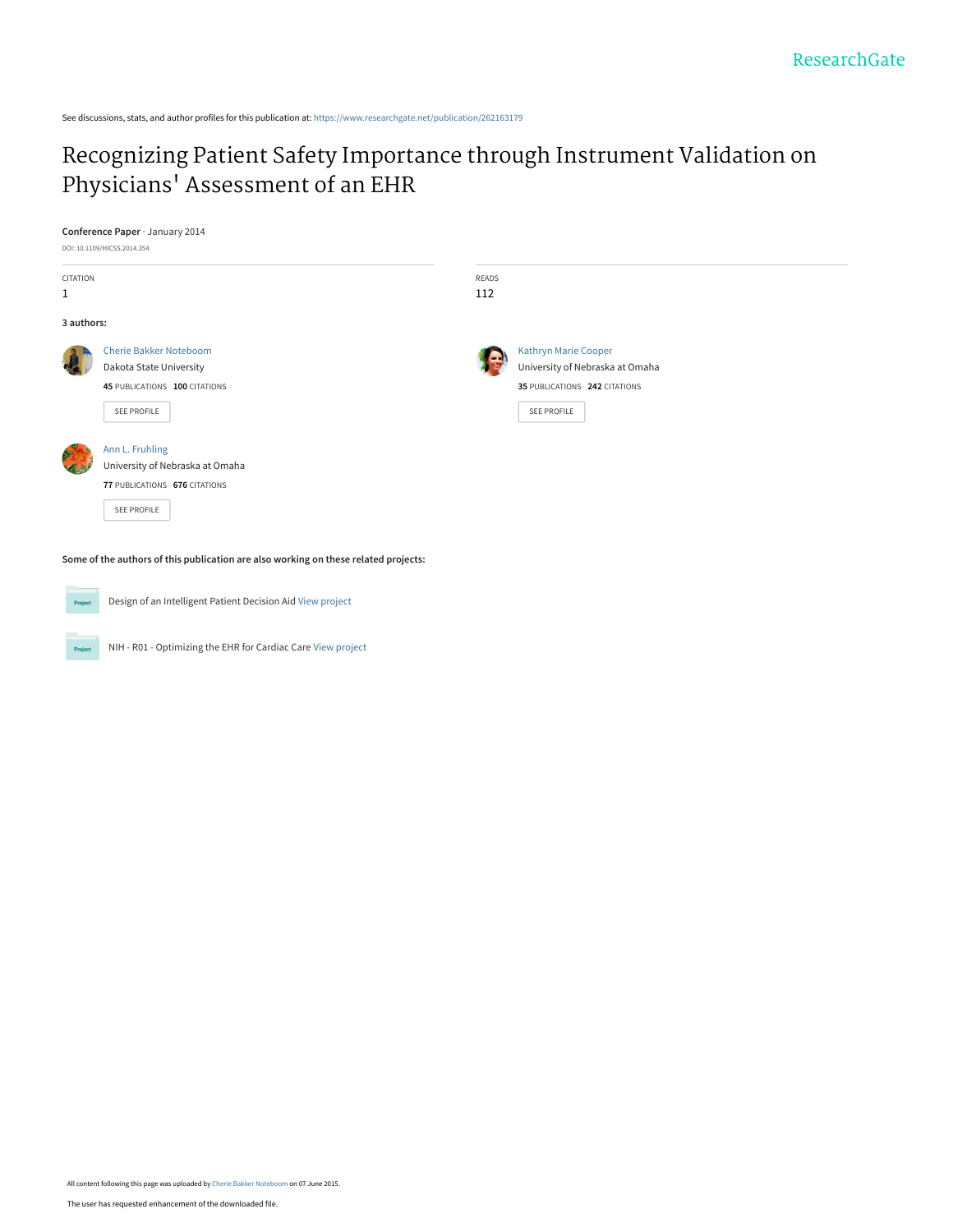# **Recognizing Patient Safety Importance through Instrument Validation on Physicians' Assessment of an EHR**

**Cherie Noteboom Kathryn Dempsey Ann Fruhling<br>
Dakota State University University of Nebraska-Omaha University of Nebra Cherie.Noteboom@dsu.edu kdempsey@unomaha.edu afruhling@unomaha.edu** 

**University of Nebraska-Omaha** 

#### **Abstract**

*Patient safety and high quality patient care are critical concerns for healthcare providers. The Institute of Medicine report suggests medical errors account for up to 98,000 patient deaths each year. Therefore, the US healthcare system is looking to information technology applications as one means of making patient care safer.* 

*This paper compares the psychometric properties of the Electronic Health Record Nurse Satisfaction instrument (based on the Health Information Technology Research-based Evaluation Framework) to our study that employed the same instrument but measured clinical physicians' opinions of an EHR to determine if the instrument could be used across domains of users.* 

*Our results found the factor analysis and the clustering of the sub-scale items were different. We propose a two-factorial instrument that identifies the following dimensions: System Features/Performance and Data Quality/Accuracy. Another important contribution of this study is that patient safety was identified as a more salient indicator for physicians.* 

#### **1. Introduction**

Patient safety and high quality patient care continue to be critical concerns for healthcare providers. The Institute of Medicine report suggests medical errors account for up to 98,000 patient deaths each year in the US. Therefore, the US healthcare system is looking to information technology applications such as electronic health record systems as one means of making patient care safer, more efficient, affordable and accessible [1].

Information Technology (IT) can often improve patient safety by alerting clinicians when there are potential errors or inconsistencies in the patient care plan. Physicians are critical users and leaders in the healthcare environment whose satisfaction often determines technology acceptance and success. Many physicians are positive about the use of IT, believing that it has the potential to improve patient care and safety. However, there is still much to learn and understand about the level of satisfaction physicians have towards IT applications and how these applications can further improve healthcare delivery.

In general, the level of user satisfaction with information technology has widely been accepted as an indicator of IT success [2]. Further, research indicates satisfaction is one of the main factors for electronic health record adoption [3]. Physicians are significant users of information technology applications, such as the Electronic Health Record (EHR). There continues to be a need for improvement of physician satisfaction with EHRs [4]. Satisfaction in this case refers to physician perceptions, attitudes and opinions with EHR on clinical process [5]. Evaluating and identifying ways to enhance IT application to improve physician satisfaction is a challenge because there are limited physician satisfaction evaluation instruments available that are well-matched to the complex healthcare environment [6].

To address these challenges, frameworks such as the Health Information Technology Research-based Evaluation Framework (HITREF) were developed [7]. Based on the HITREF framework, instruments for evaluation of EHR systems were proposed. One recent instrument is the Electronic Health Record Nurse Satisfaction (EHRNS) instrument [5]. In order for this instrument to be widely utilized it is natural to validate the instrument further. Instrument validation studies are important because they 1) analyze the psychometric properties (reliability and validity) of an instrument and consequently the degree of confidence that can be placed in assertions based on that instrument and 2) document the results.

The aim of this study is to validate the Electronic Health Record Nurse Satisfaction instrument and examine if it is appropriate for evaluation of physicians' satisfaction of EHRs. In our research we examine the reliability and validity of the EHRNS instrument.

The paper begins with a brief introduction of instrument validation techniques. Next, an overview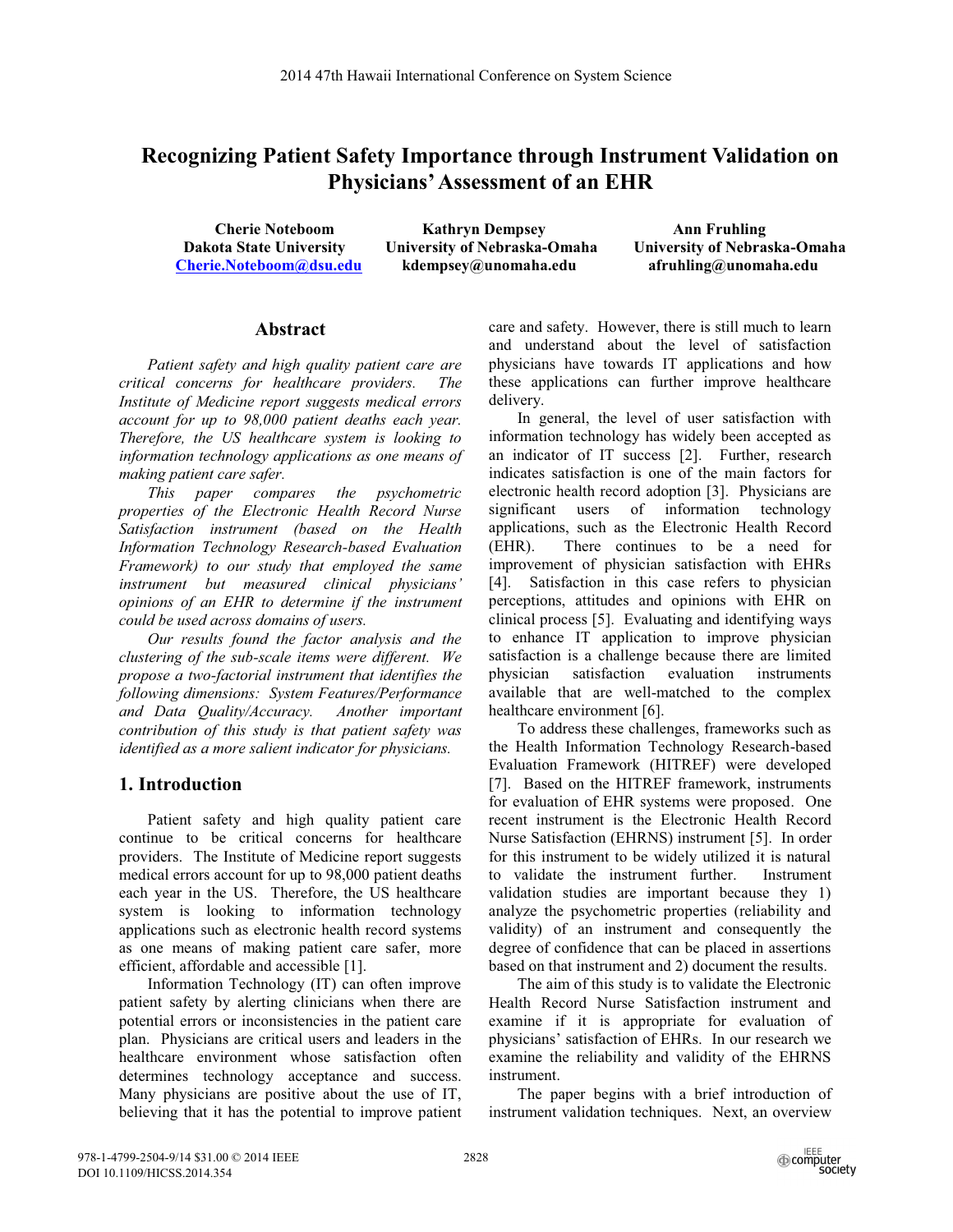of the EHRNS instrument is presented. The paper continues with a discussion of the psychometric details of the ERHNS instrument which were used to evaluate the nurses' satisfaction of an EHR system. Then, our study analyzes the psychometric results of the instrument from our field study and compares the two user domains: nurses and physicians. The paper concludes with the implications from the results.

# **2. Background**

In this section we discuss the instrument validation techniques and describe the EHRNS instrument that we are validating.

### **2.1. Instrument validation techniques**

The importance of validating an instrument is emphasized by [6]. The validation process allows for reduction of measurement errors and a measurable increase in validity, and should be considered essential in the use of a survey instrument. Specifically, this research uses construct validity and reliability [9] to evaluate the validity of the EHRNS instrument for evaluation of physician satisfaction in EHR.

The validation process of an instrument involves the measurement of two critical characteristics: validity, which measures the ability of the instrument to actually measure the desired response, and reliability, which measures the precision and accuracy of the measurement itself [9]. An instrument cannot be considered to be valid without being reliable; it can also be invalid if it is reliable [8]. Reproducibility is considered to be an indicator of reliability – an unstable instrument reflects the inability of the results to be reproduced.

Assessing validity for this instrument involves evaluating construct validity, or the relationship between the results of the instrument and the inherent meaning given to those results [11]. The goal of evaluating construct validity includes determining whether patterns in the results reflect the true meaning of the results themselves or whether the results are an artifact of the instrument itself [6]. It is possible for an instrument to sway results unintentionally instead of measuring the desired concepts [9]. To test construct validity, factor analysis is often employed to evaluate the instrument [11]. Factor analysis is a statistical procedure that identifies clusters of related variables (in this research, related survey items/responses) using correlation [8]. This technique provides a framework for how instrument variables may be related and thus grouped together to reflect common hypothetical

constructs, possibly making the instrument more palatable. Typically, factor analysis is able to identify groups of related variables due to correlated variance, making it easier to selection of one or more variables as independent if they exist, reducing odds for observing multicolinearity [8].

Finally, reliability is a measure of the methodology itself, reflecting the stability and consistency of results [9]. Once load analysis identifies the relationships between variables as clusters, reliability is able to measure internal consistency between the variables in these groups. This is typically assessed with Cronbach's alpha, which is a measurement of consistency between inter-cluster correlations; this test estimates how well the set of variables are described by the proposed clustering [10].

# **2.2. Electronic Health Record Nurse Satisfaction (EHRNS) survey instrument**

The Electronic Health Record Nurse Satisfaction (EHRNS) survey instrument is intended to measure nurse satisfaction with EHR impact on clinical process [5]. The EHRNS instrument is based on the Health Information Technology Research-based Evaluation Framework (HITREF) which updated and expanded the previously published review by [5]. It was developed from a review of 128 EHR evaluation studies [12] evaluating the impact of EHRs.

[5] described a 22 item instrument to evaluate opinion on EHR systems from the nursing community. The goal of this study is to test the construct validity and reliability of this instrument for evaluating opinion of the electronic health record system by physicians. Specifically, the tests that will evaluate the ability of the instrument to accurately record the opinions will include tests of validity and reliability, which describe the instrument's ability to measure the desired subject (in this case, opinion). The proposed pilot test of the instrument in physician opinion will allow for evaluation of the instrument as a viable option or for proposal of a modified instrument outside of the nursing community.

Factor analysis was used to test the validity and reliability of this 22 question instrument. The instrument was administered via 22 questions, all using a 6 point Likert-scale. For this particular instrument, [5] proposed 6 subgroups for the 22 variables:

- 1. Structural quality
- 2. Quality of information logistics
- 3. Effects on quality of processes
- 4. Effects on outcomes and quality of care
- 5. Unintended consequences/benefits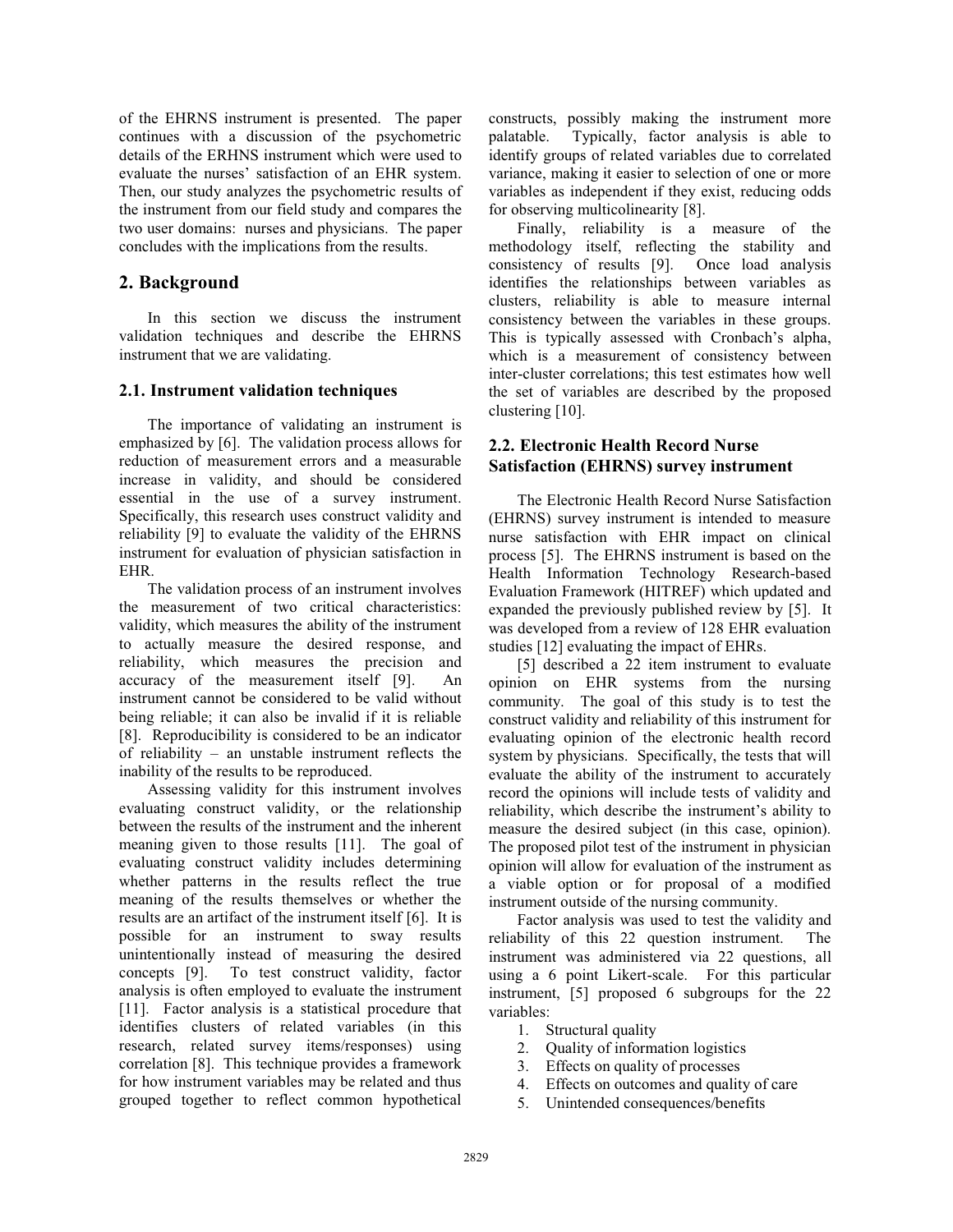#### 6. Barriers/facilitators adoption

*Structural quality* refers to the quality of the hardware, software, and organizational support. The "structural quality" dimension consists of four items: system availability, infrequent system problems, user friendly and sufficient support.

The *quality of information logistics* measures the quality of the data, whether the system is worth the effort to use it, confidentiality of the system and patient satisfaction with the use of the system. In addition, *overall satisfaction* with the system and the time and effort value placed on the EHR system are measured.

The *effects on quality of services* dimension relates largely to communication, including efficiency or timeliness of patient care, appropriate patient care orders driven by the system, communication of the entire team, communication of clinicians, and satisfaction with involvement of clinicians and related workers in developing the system.

The *effects of outcomes and quality of care* dimension focuses mainly on the impact of the system on patient care outcomes and health system outcomes. This dimension also includes consideration for costs, presumably to weigh the ultimate intended goal (patient safety and care) versus the cost of the system.

The two remaining dimensions, *unintended consequences* considers the clinicians' perception of the unintended changes the system can introduce on patient care, whether these changes are positive or negative. *Barriers or facilitators to clinician adoption* considers perceptions of barriers or facilitators to system adoption. There were two variables/items mentioned ('Features enable me to perform my work well' and 'Sufficient Resources') that were not clearly attributed to one of the six dimensions and as such they remain uncategorized in Table 1.

Two other important measurement questions in the EHRNS instrument are patient safety and physician satisfaction. [5] included these questions in the dimensions; however, it may be possible to consider these questions as independent variables. This proposed change is based on other studies that measure the success of an EHR system based on perceived physician satisfaction and patient satisfaction.

# **3. Research methodology**

To reiterate, the goal of this study is to examine the validity and reliability of the instrument described for evaluating nurse satisfaction by [5] as a tool for evaluating physician EHR satisfaction. Our study in physician satisfaction with EHR, also known as "Physician Satisfaction Survey" or PSS, was conducted and the instrument was consequently evaluated for construct validity and reliability. The demographic information questions were converted to open entry questions and presented at the beginning of the survey. The survey format was replicated exactly from the EHRNS survey instrument form for the 22-question 6-point Likert scale question to the Survey Monkey format. The only modification to the survey was to the open ended question "*What worked well or what are your concerns related to the system?"* was converted to two questions: 1) What worked well related to the Electronic Health Record System?; 2) What are your concerns related to the Electronic Health Record System?

#### **3.1. Field study**

The participants in the field study were identified as physicians representing various different specialties in a Midwest medical center setting. The hospital is a member of a large Catholic healthcare system in the US. The specific hospital is a 272 bed tertiary facility. The survey was administered to the entire population of employed physicians in the medical center. The selection of physicians included representation from Pharmacists, Hospitalists, Family Practice Residents, Pharmacy Residents, Family practice clinics, Pathologists, Wound Care, Internal Medicine, Cardiology, and Emergency Medicine.

#### **3.1.1. Data Collection**

The data collection process consisted of an email invitation sent directly to the participant's email account. A Survey Monkey link was presented in the email invitation to enable the participant to access the survey instrument. The hospital directors and/or clinic managers were informed of the survey and requested to encourage participation and were advised of all survey activity. Prior to administering the survey, an Institutional Review Board examined the questions and the survey administration protocol. All institutional procedures were followed for data collection.

#### **3.1.2. Response Rate**

Out of the 96 physician invitations sent, 73 respondents voluntarily participated in the survey. There were 29 female respondents and 44 male respondents. Observations from 5 medical students were excluded due to "student" status and lack of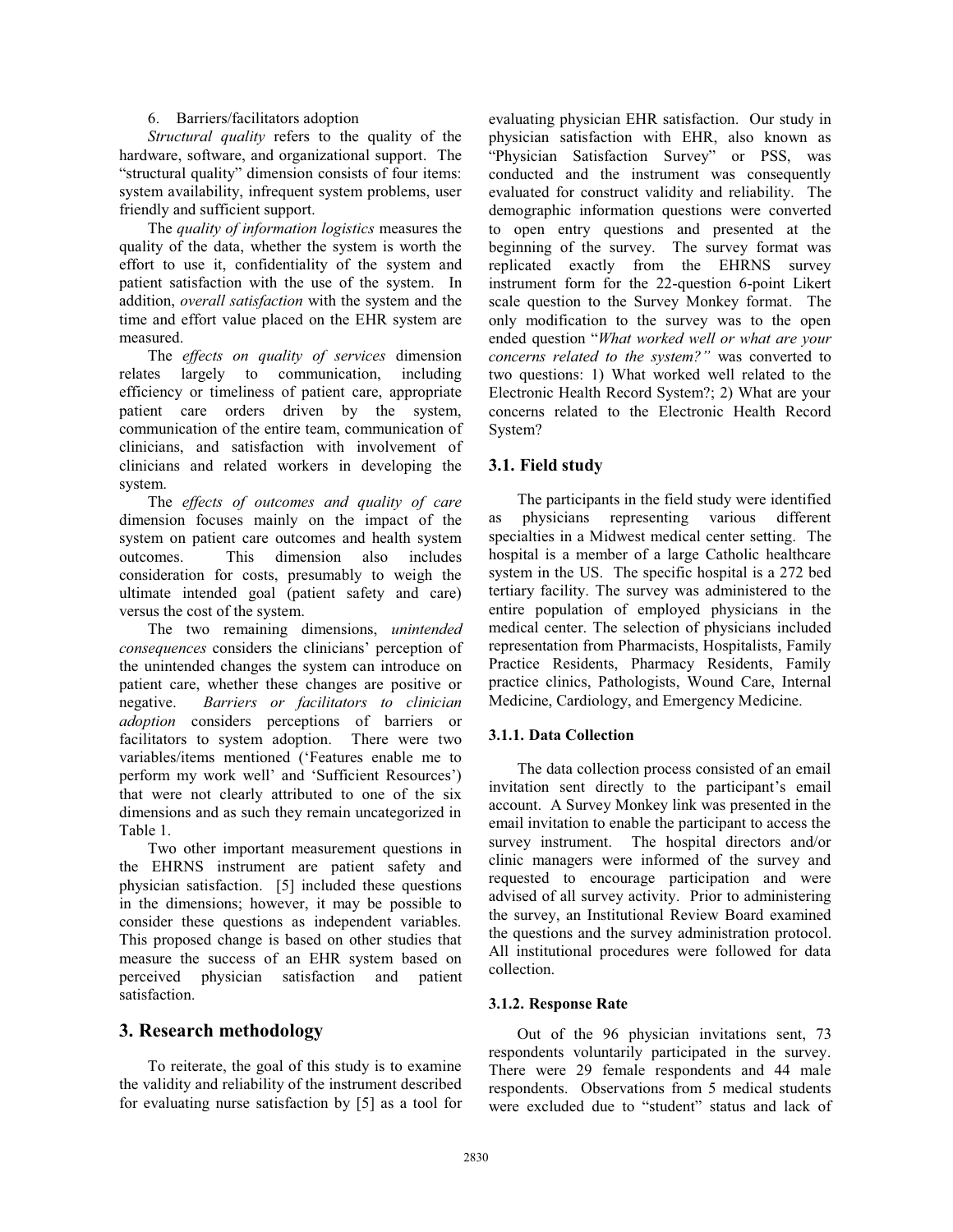experience in the field. In the final 68 respondent dataset, there were 24 female and 44 male respondents. Truncated and missing data were handled and removed if necessary by SPSS; terminal observations ranged from  $n = 58$  to  $n = 63$ , which meets the minimum count required recommended by [14] and [15]. These observational counts, while considered low, meet the minimum requirements for an acceptable factor analysis [16]*.* The average age of a respondent was 43.597 with a median of 41 and a mode of 42. Of the 68 respondents, 60 noted they had previous experience outside their facility with EHR or computerized entry systems, with an average of 5.62 years in healthcare experience of the 58 who responded with their time spent in healthcare.

### **4. Results**

## **4.1. Validity and Reliability of the EHRNS Instrument**

There are a number of assumptions that need to be met before factor analysis can be performed and accepted as an appropriate measure of instrument validity [17]. Analysis was performed in SPSS version 21.0.0.0 using a correlation matrix; no missing or truncated data was used, nor were outliers included in any of the item responses. Each of the 22 variables was found to meet univariate normality standards. Extraction was performed using Principal Axis Factoring, using the accepted standard of extracting factors with only Eigenvalues greater than 1. Orthogonal rotation was performed with using the Varimax option to maximize the spread of loading variance across factors.

When changing the scope of any instrument, one must consider if the instrument is a proper method of evaluation for a new audience – in this case, will the same instrument measure satisfaction in physicians as intended for nurses? To answer this question, a factor load analysis was performed to determine if the responses of physicians grouped similarly to the instrument proposed by [5]. The 22-question EHRNS instrument as applied to the data collected from physicians met a handful of assumptions required for appropriate factor loading, but a few key issues were raised: (1) the correlation matrix of variables was found to have multiple correlation values greater than the recommended |80%|; (2) the determinant of the correlation matrix was less than the recommended value of 0.0001 at 9.679E-10; and (3) there were multiple low/insignificant correlations discovered, despite the instruments analysis describing 5 factors in the final analysis. The final factor load analysis did describe 5 final factors with a high Kaiser-Meyer-Olkin Measure of Sampling Adequacy value of 0.840 (higher than the recommended minimum 0.6-0.7) and Bartlett's test of Sphericity. The rotated factor matrix accounted for 64.215% of variance in the matrix and suggests 5 sub-scales (factors):

|                                                     |         |                | Factor  |                         |         |
|-----------------------------------------------------|---------|----------------|---------|-------------------------|---------|
|                                                     | 1       | $\overline{2}$ | 3       | $\overline{\mathbf{4}}$ | 5       |
| 1. System Availability                              | .563    | .175           | .358    | .329                    | $-.275$ |
| 2. Infrequent System Problems*                      | .324    | .195           | .561    | .030                    | $-.195$ |
| 3. User Friendly                                    | .685    | .304           | .339    | .203                    | $-.098$ |
| 4. Sufficient Support                               | .510    | .257           | .410    | .219                    | .355    |
| 5. Features enable me to perform my work well       | .681    | .387           | .376    | .214                    | $-.098$ |
| 6. Patient Care Data recorded complete/accurate     | .594    | .182           | .243    | .194                    | .437    |
| 7. Patient Concerns about privacy & confidentiality | $-.053$ | $-0.014$       | $-.068$ | $-.029$                 | .459    |
| 8. Timely Patient Care (Efficiency)                 | .885    | .156           | .045    | $-.056$                 | .045    |
| 9. Appropriate Patient Care Orders                  | .714    | .122           | .150    | .194                    | .271    |
| 10. Patient Safety                                  | .634    | .555           | .283    | $-.186$                 | $-142$  |
| 11. Team Communication                              | .571    | .523           | .277    | $-.116$                 | $-.151$ |
| 12. Patient Outcomes                                | .522    | .665           | .359    | $-.150$                 | $-122$  |
| 13. Patient Knowledge                               | .368    | .665           | .091    | $-.011$                 | $-.089$ |
| 14. Worth Time & Effort                             | .684    | .434           | .400    | $-.015$                 | $-.248$ |
| 15. Overall Satisfaction                            | .706    | .395           | .457    | .145                    | $-.168$ |
| 16. Patient Satisfaction                            | .634    | .364           | .344    | .070                    | $-.138$ |
| 17. Department Involvement                          | .022    | $-.102$        | .044    | .705                    | $-.070$ |

**Table 1. Factor load analysis of instrument in clinician satisfaction**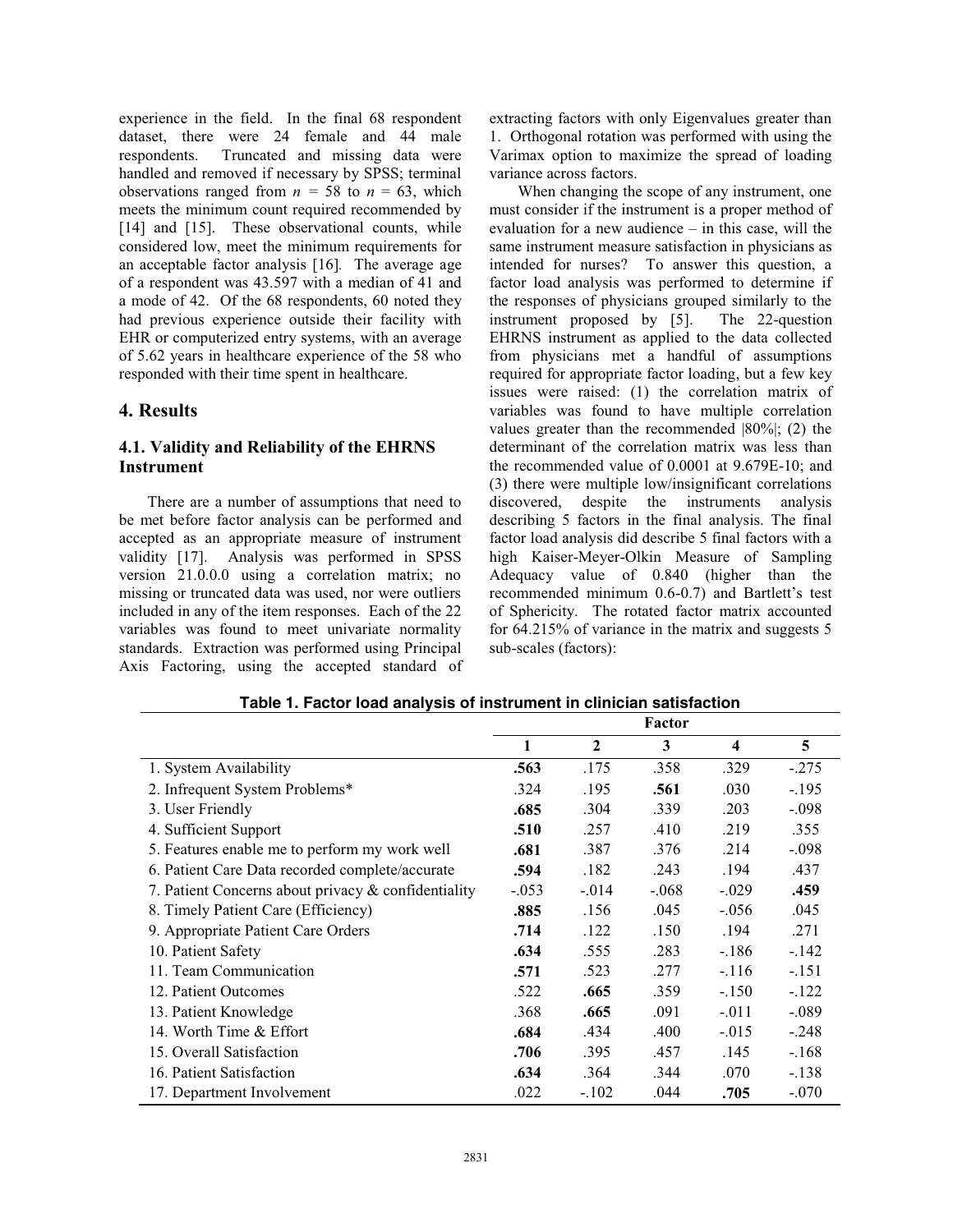| 18. Clinician Involvement <sup>*</sup>                                 | $-.016$ | $-.062$ | $-.609$ | $-.147$ | $-.032$ |  |  |
|------------------------------------------------------------------------|---------|---------|---------|---------|---------|--|--|
| 19. Interferes patient care                                            | .243    | .168    | .577    | .011    | .063    |  |  |
| 20. Interoperability (Nursing Homes)*                                  | .057    | .548    | .040    | .133    | .237    |  |  |
| 21. Sufficient Resources                                               | .277    | .439    | .200    | .648    | .264    |  |  |
| 22. $Costs*$                                                           | .367    | $-.010$ | .488    | $-.032$ | $-.103$ |  |  |
| Extraction Method: Principal Axis Factoring.                           |         |         |         |         |         |  |  |
| Rotation Method: Varimax with Kaiser Normalization.                    |         |         |         |         |         |  |  |
| a. Rotation converged in 24 iterations.                                |         |         |         |         |         |  |  |
| *These variables were negatively worded and were reversed in the data. |         |         |         |         |         |  |  |

While this factor load analysis suggests some overlap between the sub-groupings suggested by [5], it does not exactly match the sub-scales proposed (see Table 2). This suggests that the instrument is not appropriate as-is for evaluating physician opinion on electronic health record systems.

Table 2 column 1 contains one of the six dimensions or sub-scales proposed by the nursing satisfaction evaluation described by [5]. Column 2 contains the instrument item number and a brief description of the question asked. Column 3 contains 5 sub-columns; if a dot is present in the factor subcolumn, that item factors with others in that column in the proposed physician analysis. For example, in Sockolow's study, questions 1-4 below were included under the "Structural Quality" dimension, whereas in the Physician Satisfaction Survey, questions 1, 3, 4, 6, 14, 15, 16, 8, 9, and 11 were all clustered together under one sub-scale.

| <b>Sockolow EHRNS Instrument Sub-</b><br>scales | <b>Instrument Item</b>                              | <b>Proposed Physician</b><br>Factor/Sub-scale |  |
|-------------------------------------------------|-----------------------------------------------------|-----------------------------------------------|--|
| <b>Structural Quality</b>                       | 1. System Availability                              |                                               |  |
|                                                 | 2. Infrequent System Problems                       |                                               |  |
|                                                 | 3. User Friendly                                    |                                               |  |
|                                                 | 4. Sufficient Support                               |                                               |  |
| Quality of information logistics                | 6. Patient Care Data recorded complete/accurate     |                                               |  |
|                                                 | 7. Patient Concerns about privacy & confidentiality |                                               |  |
|                                                 | 14. Worth Time & Effort                             |                                               |  |
|                                                 | 15. Overall Satisfaction                            |                                               |  |
|                                                 | 16. Patient Satisfaction                            |                                               |  |
| Effects on quality of services                  | 8. Timely Patient Care (Efficiency)                 |                                               |  |
|                                                 | 9. Appropriate Patient Care Orders                  |                                               |  |
|                                                 | 11. Team Communication                              |                                               |  |
|                                                 | 17. Department Involvement                          |                                               |  |
|                                                 | 18. Clinician Involvement                           |                                               |  |
| Effects of outcomes and quality of care         | 10. Patient Safety                                  |                                               |  |
|                                                 | 12. Patient Outcomes                                |                                               |  |
|                                                 | 13. Patient Knowledge                               |                                               |  |
|                                                 | 22. Costs                                           |                                               |  |
| Unintended consequences/benefits                | 19. Interferes patient care                         |                                               |  |
| Barriers/facilitators adoption                  | 20. Interoperability (Nursing Homes)                |                                               |  |
| n/a                                             | 5. Features enable me to perform my work well       |                                               |  |
| n/a                                             | 21. Sufficient Resources                            |                                               |  |

**Table 2.** 

Seven of the 22 variables do not allow for the assumptions of factor analysis as described in the Assumption section (e.g. Patient Safety had high correlations with multiple items); as such variables

affecting the assumptions of the factor load analysis can consequently be removed. The goal of a factor load analysis is to examine how a number of items can be grouped or clustered together to represent a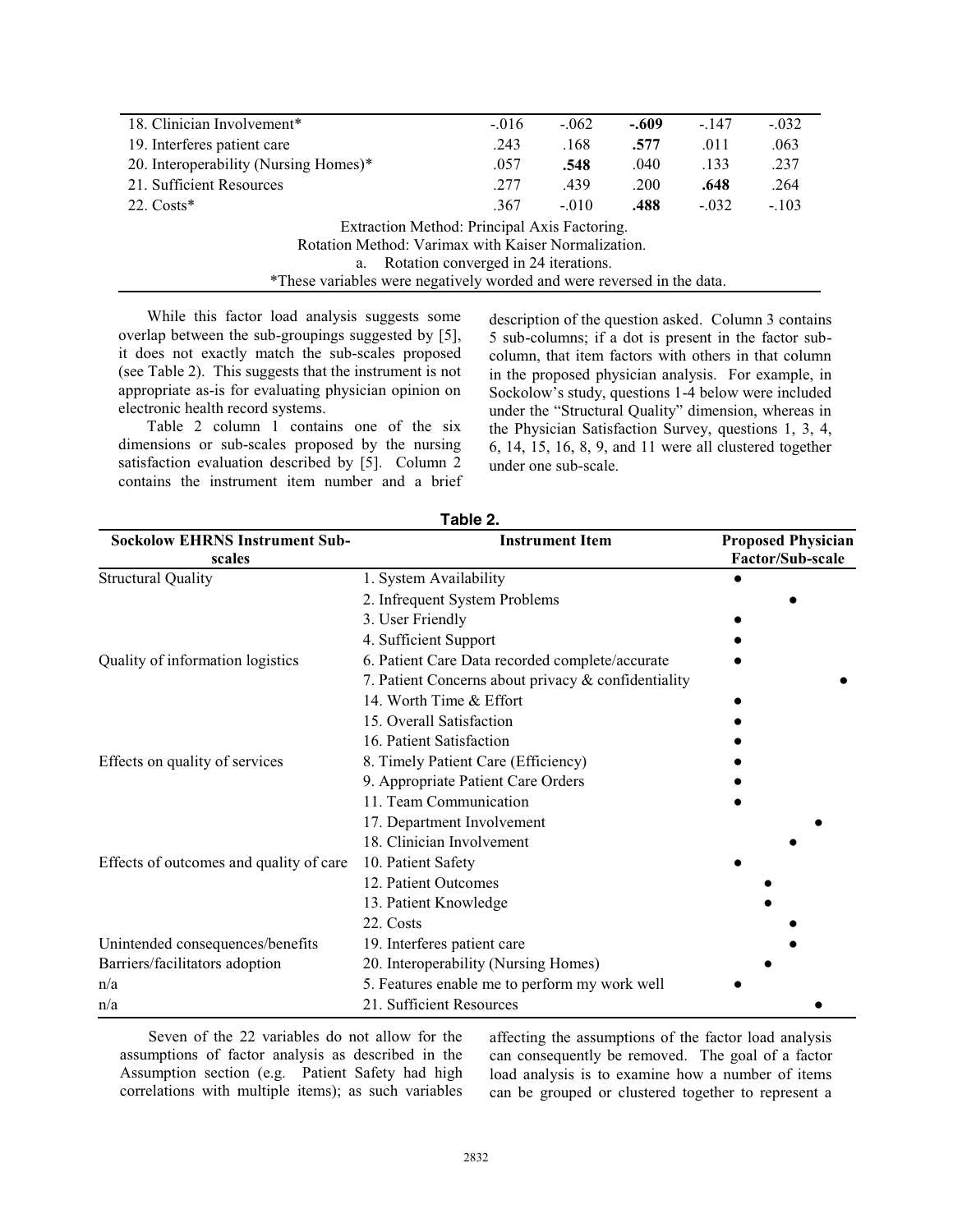common line of variance. For example, in a given survey, smoking habits and lung cancer occurrence might be expected to be related; the results of this relationship can be verified by factor load analysis, which will group smoking habits and lung cancer occurrence together if they are in fact related by variance. As such, the sub-scale including these items could be labeled to reflect the common theme. Removing items with uncertain (insignificant) correlations or very high correlations across the board thus can improve how items can be grouped together, and in turn, improves the instrument. This improved instrument (described below) meets assumptions of the analysis and can be proposed as a viable alternative. By removing the variables shown in Table 3 for high correlations, low/insignificant correlations, and reflecting variable responses with strong anti-correlations, improved and statistically significant instrument sub-scales can be provided.

The removed variables may have insignificant correlations due to the variation in work between nurses and physicians. The nurses spend significantly more time interacting with the patients and recording data through varying EHR features. The physicians represented various physician specialties. This diversity of participants represented physician users who interacted with different features and different types of interactions with the EHR.

#### **Table 3. Instrument items removed to meet assumptions for factor load analysis**

- 14. Worth Time & Effort
- 12. Patient Outcomes
- 5. Features enable me to perform my work well
- 7. Patient Concerns about privacy & confidentiality
- 17. Department Involvement
- 18. Clinician Involvement
- 20. Interoperability (Nursing Homes)
- 10. Patient Safety

#### **4.2. Proposed 14-item instrument**

Removing the variables described above yields a 14-item instrument that meets the assumptions required for appropriate factor loading: (1) there are no correlations greater than recommended |80%| in the matrix; (2) the determinant of the correlation matrix is greater than the recommended value of 0.0001 at 8.615E-005; and (3) there are no low/insignificant correlations discovered. The final factor load analysis of this new instrument describes 2 factors with a Kaiser-Meyer-Olkin Measure of Sampling Adequacy value of 0.891 (higher than the recommended minimum 0.6-0.7) and passes Bartlett's test of Sphericity. The rotated factor matrix accounted for 54.680% of variance in the matrix and suggests 2 sub-scales:

|                                                 | Factor |      |
|-------------------------------------------------|--------|------|
|                                                 | 1      | 2    |
| 1. System Availability                          | .659   | .308 |
| 2. Infrequent System Problems                   | .585   | .212 |
| 3. User Friendly                                | .683   | .532 |
| 4. Sufficient Support                           | .397   | .684 |
| 6. Patient Care Data recorded complete/accurate | .217   | .794 |
| 8. Timely Patient Care (Efficiency)             | .458   | .575 |
| 9. Appropriate Patient Care Orders              | .287   | .760 |
| 11. Team Communication                          | .756   | .277 |
| 13. Patient Knowledge                           | .497   | .258 |
| 15. Overall Satisfaction                        | .806   | .467 |
| 16. Patient Satisfaction                        | .771   | .349 |
| 19. Interferes patient care                     | .454   | .242 |
| 21. Sufficient Resources                        | .296   | .553 |
| 22. Costs                                       | .505   | .167 |

**Table 4. Rotated factor matrix of 14-item instrument** 

Extraction Method: Principal Axis Factoring.

Rotation Method: Varimax with Kaiser Normalization.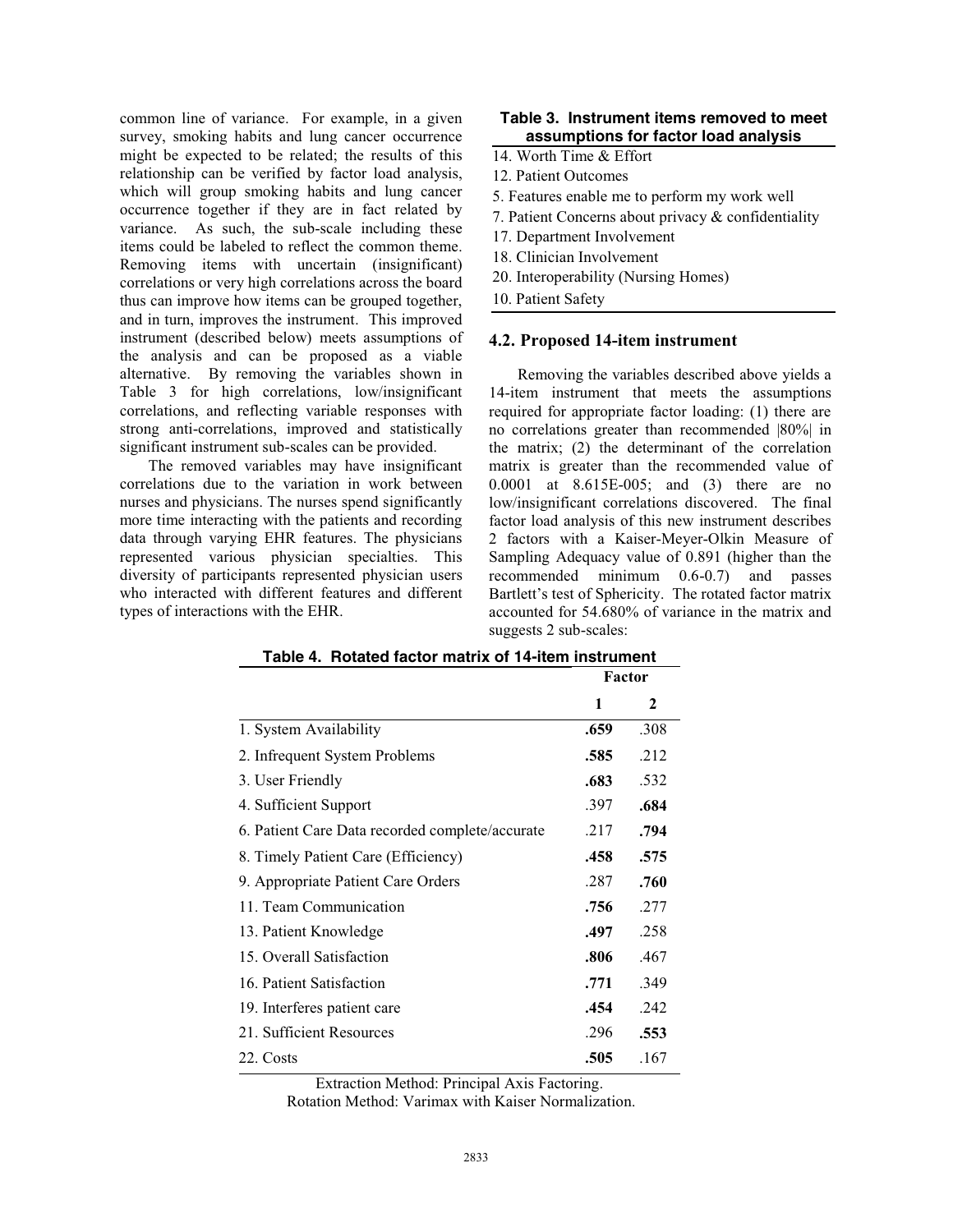a. Rotation converged in 3 iterations.

|                                       |                                                                                   |           | Factor |  |
|---------------------------------------|-----------------------------------------------------------------------------------|-----------|--------|--|
| <b>Sockolow Instrument Sub-scales</b> | <b>Instrument Item</b>                                                            | 1         | 2      |  |
| <b>Structural Quality</b>             | 1. System Availability                                                            | $\bullet$ |        |  |
|                                       | 2. Infrequent System Problems                                                     |           |        |  |
|                                       | 3. User Friendly                                                                  |           |        |  |
|                                       | 4. Sufficient Support                                                             |           |        |  |
| Quality of information logistics      | 6. Patient Care Data recorded complete/accurate                                   |           |        |  |
|                                       | 7. Patient Concerns about privacy &<br>confidentiality<br>14. Worth Time & Effort |           |        |  |
|                                       | 15. Overall Satisfaction                                                          |           |        |  |
|                                       | 16. Patient Satisfaction                                                          |           |        |  |
| Effects on quality of services        | 8. Timely Patient Care (Efficiency)                                               |           |        |  |
|                                       | 9. Appropriate Patient Care Orders                                                |           |        |  |
|                                       | 11. Team Communication                                                            |           |        |  |
|                                       | 17. Department Involvement                                                        |           |        |  |
|                                       | 18. Clinician Involvement                                                         |           |        |  |
| Effects of outcomes and quality of    | 10. Patient Safety                                                                |           |        |  |
| care                                  | 12. Patient Outcomes                                                              |           |        |  |
|                                       | 13. Patient Knowledge                                                             |           |        |  |
|                                       | 22. Costs                                                                         |           |        |  |
| Unintended consequences/benefits      | 19. Interferes patient care                                                       |           |        |  |
| Barriers/facilitators adoption        | 20. Interoperability (Nursing Homes)                                              |           |        |  |
| n/a                                   | 5. Features enable me to perform my work well                                     |           |        |  |
| n/a                                   | 21. Sufficient Resources                                                          |           |        |  |

#### **Table 5. Column 1: Sub-scale described by Sockolow et al. 2011. Column 2: Instrument item number and description. Column 3: The factor in which the 14-instrument item falls depending on the described factor load analysis**

The reliability for this factor load analysis follows in Table 6. The reliability for this load suggests that this sub-scale describes a reliable instrument. Based on these analyses, we propose a 14-item instrument for evaluating physician satisfaction with EHR systems.

**Table 6. Reliability of factor loads in new instrument** 

|          | Reliability Cronbach's Alpha Items |  |
|----------|------------------------------------|--|
| Factor 1 | 0.892                              |  |
| Factor 2 | 0.803                              |  |

#### **4.3. Patient safety as an independent variable**

Of all the variables removed from the 22-item instrument, Patient Safety is one that had very high correlations with multiple other variables. High correlations can indicate the existence of multicolinearity in the analysis, or that the variance of two variables is so alike that it interferes with the ability of the factor analysis to account for the variables' variance in the dependent variables. The existence of these high correlations piqued interest on Patient Safety as a possible independent variable. As such, it was determined that Patient Safety could be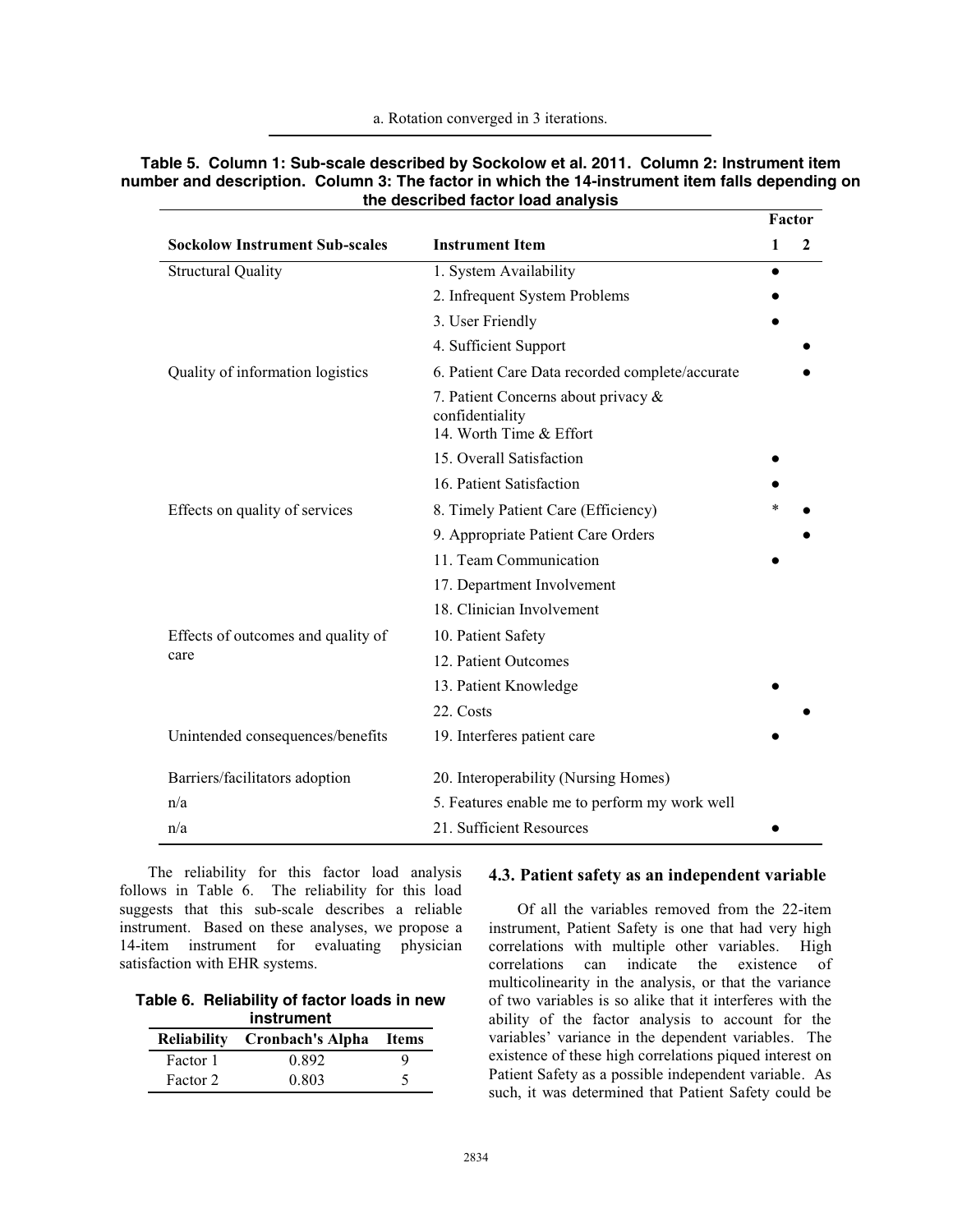evaluated as an independent variable upon which the two factors described by factor load analysis could be examined for variance. Correlation analysis analyzing Patient Safety as an independent variable compared to factor 1 and factor 2 described by the new 14-item instrument was performed. First, five outliers had to first be removed from factor 3 to meet rank assumptions, resulting in a smaller *n* of 58. The Pearson Correlation coefficient is measures of linear relationships between two variables, in this case the regression of factors 1 and 2 and Patient Safety. With scores significant at the 0.01 level, Patient Safety is found to have 77.6% correlation with factor 1 and 67.9% correlation with factor 2. Simple linear regression and additional non-parametric correlation (Spearman's *ρ*) were performed to corroborate this relationship;  $R^2$  scores from linear regression for factor 1 and 2 were 60.2% and 46.1%, respectively. The  $R<sup>2</sup>$  score indicates how much variance in the factor specified can be accounted for by the scores in Patient Safety. Spearman's rho again confirms these relationships, finding 76.1% correlation for factor 1 with Patient Safety and 63.8% with factor 2. These studies suggest that the variance in factors 1 and 2 can be associated with Patient Safety, with factor 1 depending slightly more on Patient Safety than factor 2. This is interesting as the variables found in factor 1 deal largely with general evaluation of the EHR system performance and features and variables in factor 2 deals largely with how patients are treated and data quality/accuracy. Based on this observation, a speculation could be made that the safety of the patient before, after, and during treatment affects how clinicians view the efficacy of the EHR system. A 2013 recommendation from the American Medical Informatics Association hints toward this relationship in their recommendations for improving EHR by focusing on patient safety and avoiding unintentional harm [18].

# **5. Discussion and conclusion**

The need for improvement of EHR systems in healthcare is steadily growing with their adoption into health organizations. Particularly, it is important to focus on the satisfaction of those using the systems most – health care providers – and using the feedback they give to adapt and improve current standards. In 2010, [5]'s EHRNS instrument presented a model for evaluating satisfaction of nurses that suggested the instrument was reliable and valid for the nursing domain. It was offered to electronic health record evaluators for further testing and application. The goal of this research was to apply that instrument to physicians for evaluation of satisfaction with similar EHR systems. Physician satisfaction is critical for improving patient care and increasing advocacy for EHR usage and thus, collecting feedback on EHR systems is beneficial.

This research sought to test the validity and reliability of the EHRNS instrument as modified for usage in physician satisfaction. The analysis of the EHRNS instrument did not support the six dimensions or sub-scales proposed by the nursing satisfaction evaluation to transition to the physician domain. However, we are able to propose a modified instrument that captures two factors indicated for physicians, dealing largely with (1) the evaluation of the EHR system's performance and features and (2) data quality and accuracy.

Our analysis also suggests that measuring patient safety is an important area to consider when measuring physician satisfaction with EHRs. By treating Patient Safety as an independent variable, we are able to discern a pattern in the two factors that suggest that physician satisfaction with an EHR system is intimately tied to patient safety and outcome. Physicians' emphasis on patient safety and patient care appear to influence their interaction with EHRs. As originally noted in [16], most medical errors were not due to incompetent people, but to badly designed systems, that include all the processes and methods used to carry out various functions [17]. Physicians appear to have their concern for patient safety and patient care on the forefront as they move towards interaction with IT systems and the 'digitization of healthcare'.

The analyses above report a reduction in factors (6 to 2) from nurses to physicians, respectively. Further, the research above suggests that Patient Safety is an independent variable upon which (1) the opinion of the EHR system and (2) patient treatment and outcome depend. Based on these preliminary analyses described above, we speculate that the instrument needs to be modified to reflect that physicians' satisfaction is largely dependent on Patient Safety rather than increased efficiency and cost reductions. Future work will include further probing this speculation, and confirming that the link between satisfaction and Patient Safety is stronger than the link between other EHR outcomes (specifically, "secondary work"). A study by [21] defines secondary work as auditing, research, and billing processes, and suggests that one benefit of the EHR system is an increase in secondary work efficiency. These findings suggest improvements for development of an instrument to investigate physician perspectives on patient safety and patient care tempering physician interaction with EHR technology. Greater understanding will provide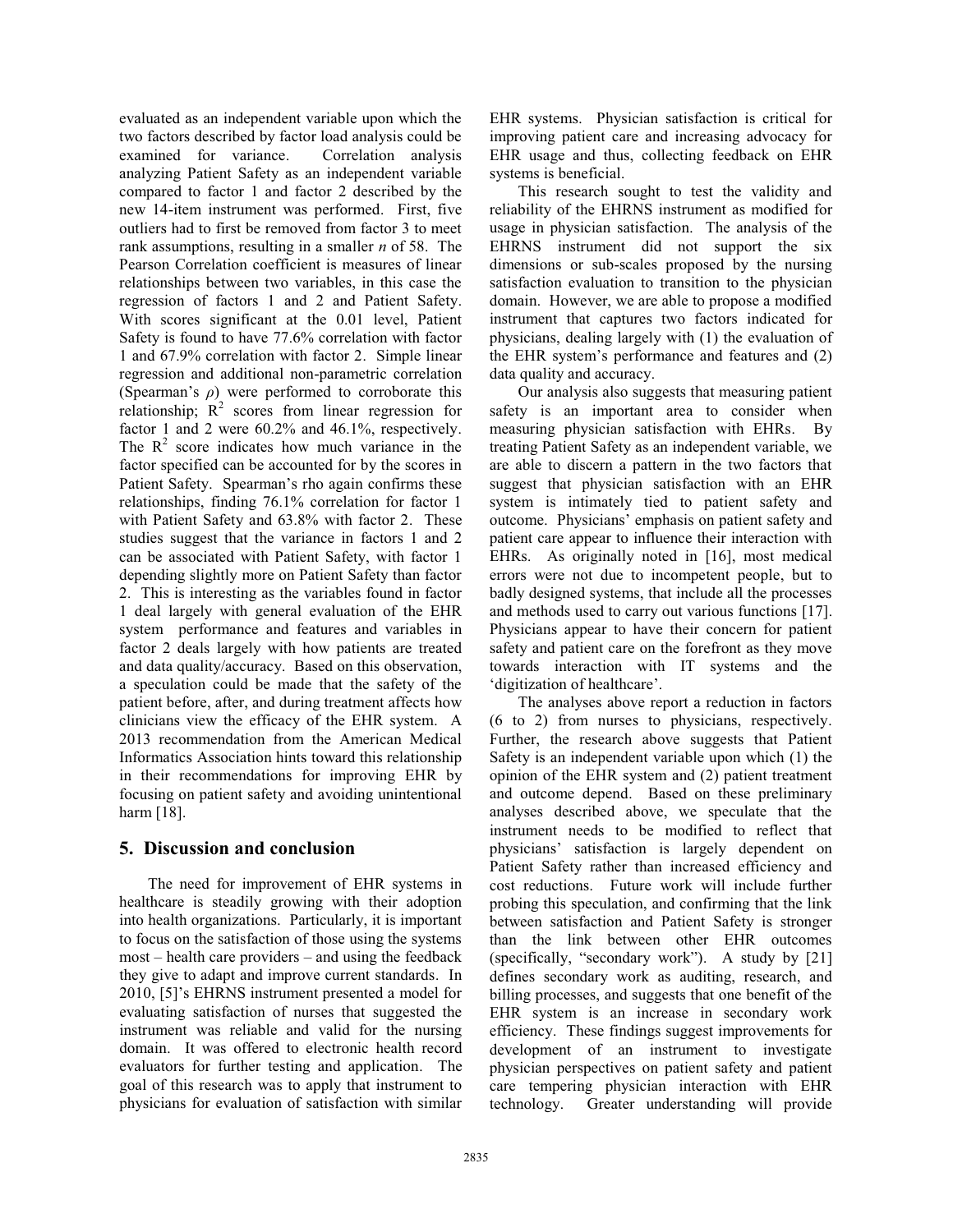insights to improve the technology and increase physician satisfaction and improve patient outcomes.

Potentially, the reduction in factors from nurses' responses to physicians' responses is related to their individual work. Nurses are the primary users and producers of patient information and provide most direct patient care [5]. On the other hand, physicians are the consumers of the data and ultimately responsible for the patient outcomes. Further, our study surveyed physicians from a range of specialties and their reliance on EHR systems varies greatly. The diversity in physician specialty and work may have been reflected in reduction of factors.

Through our efforts, we are able to propose a modified instrument that captures two factors indicated for physicians, dealing largely with (1) the evaluation of the EHR system's performance and features and (2) data quality and accuracy. Our analysis also suggests that measuring patient safety is an important area to consider when measuring physician satisfaction with EHRs. Our next steps are to test the proposed PSS instrument on a grander scale, and probing the described relationships between patient safety and system performance/data quality and accuracy.

#### **6. References**

- [1] R. Agarwal, G. Guodong and A. Jha, "The digital transformation of healthcare: Current status and the road ahead," *Information Systems Research,*  vol. 21, no. 4, pp. 796-809, 2010.
- [2] M. Mohmood, J. Burn, L. Gemoets and Jacquez, C., "Variables affecting information technology end-user satisfaction: a meta-analysis of the empirical literature," *International Journal of Human-Computer Interaction,* vol. 52, no. 4, pp. 751-771, 2000.
- [3] Z. Niazkhani, H. Pirnejad, M. Berg and J. Aarts, "The impact of computerized provider order entry systems on inpatient clinical workflow: A literature review," *Journal of the American Medical Informatics Association,* vol. 16, no. 4, pp. 539-549, 2009.
- [4] N. Menachemi, T. Powers, T. Au and R. Brooks, "Predictors of physician satisfaction among electronic health record system users," *Journal for Healthcare Quality,* vol. 32, no. 1, pp. 35-41, 2010.
- [5] P. Sockolow, J. Weiner, K. Bowles and H.

Lehmann, "A new instrument for measuring clinician satisfaction with electronic health records," *Computers, Informatics, Nursing,* vol. 29, no. 10, pp. 574-585, 2011.

- [6] E. Ammenwerth and N. de Keizer, "An inventory of evaluation studies of information technology in healthcare: trends in evaluation research 1982- 2002," *Methods Inf Med,* vol. 44, no. 1, pp. 44- 56, 2005.
- [7] P. Sockolow, K. Bowles, H. Lehmann, P. Abbott and J. Weiner, "Community-based, interdisciplinary geriatric care team satisfaction with an electronic health record: A multimethod study," *Computers, Informatics, Nursing,* vol. 30, no. 6, pp. 300-311, 2012.
- [8] D. Straub, "Validating instruments in MIS research," *MIS Quarterly,* vol. 13, no. 2, pp. 147- 169, 1989.
- [9] D. Cooper and P. Schindler, Business Research Methods, McGraw-Hill, 2001.
- [10] S. Kachigan, Multivariate statistical analysis: A conceptual introduction, New York, NY: Radius Press, 1982.
- [11] S. Philliber, M. Schwab and G. Sloss, Social research: Guides to a decision-making process, Peacock, 1980.
- [12] J. Creswell, Research design: Qualitative & quantitative approaches, Thousand Oaks, CA: SAGE Publications, 1994.
- [13] L. Cronbach, "Coefficient alpha and the internal structure of tests," *Psychometrika,* vol. 16, no. 3, pp. 297-334, 1951.
- [14] B. Tabachnick and L. Fidell, Using multivariate statistics, Pearson, 2001.
- [15] A. Comrey and H. Lee, A first course in factor analysis, Hillsdale, NJ: Erlbaum Associates, 1992.
- [16] E. Guadagnoli and W. Velicer, "Relation of sample size to the stability of component patterns," *Psychol Bull,* vol. 103, no. 2, pp. 265- 275, 1988.